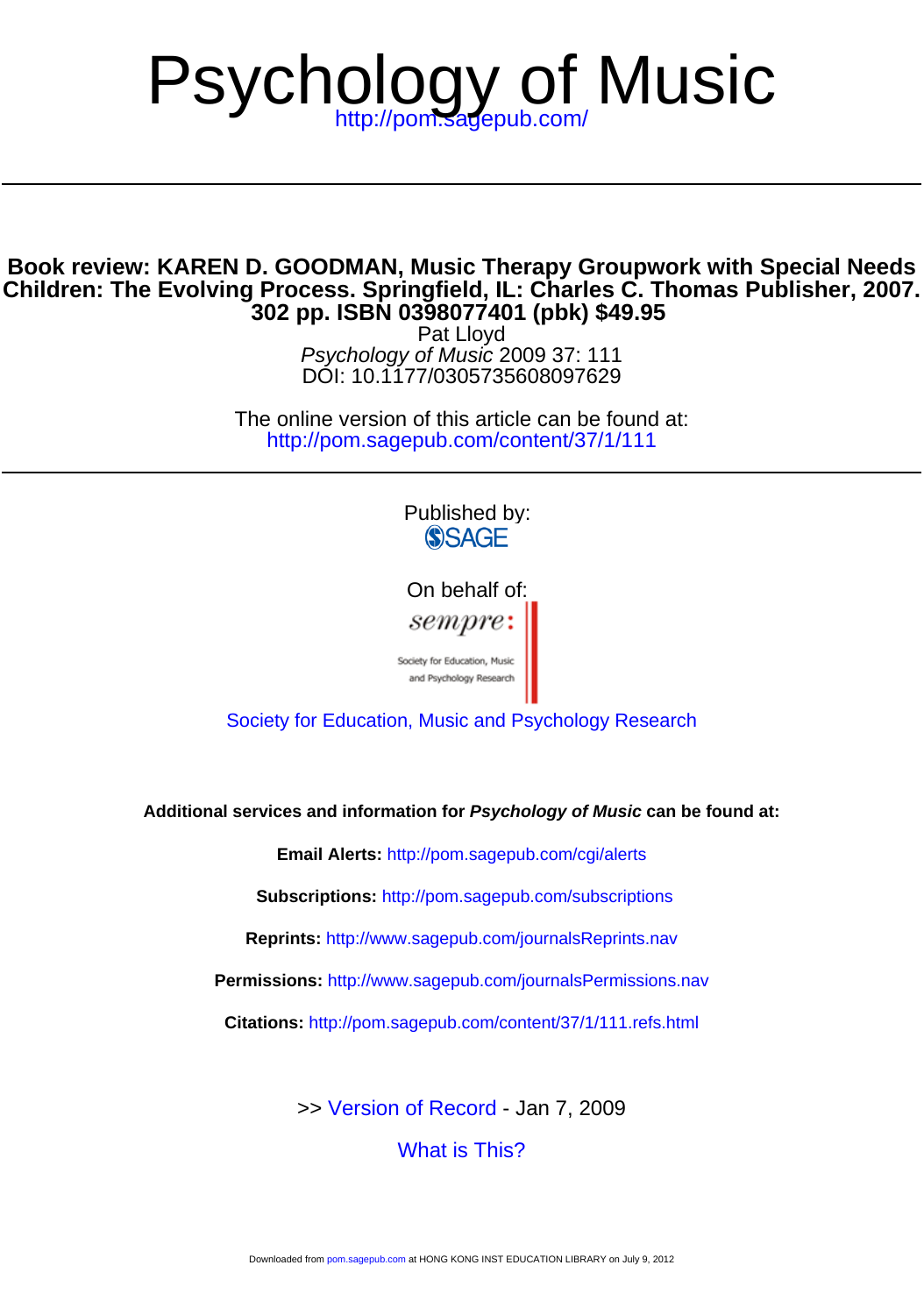## *Book reviews*

#### Psychology of Music

*Psychology of Music* Copyright © 2009 Society for Education, Music and Psychology Research vol 37(1): 111–117 [0305-7356 (200901) 37:1; 111–117] 10.1177/0305735608097629 http://pom.sagepub.com

KAREN D. GOODMAN, *Music Therapy Groupwork with Special Needs Children: The Evolving Process*. Springfield, IL: Charles C. Thomas Publisher, 2007. 302 pp. ISBN 0398077401 (pbk) \$49.95

Written as a textbook for music therapy students, and as a resource for practising music therapists, this book benefits from the author's extensive experience in the USA as a therapist, teacher and lecturer within the field. Karen Goodman explains her perspective in the context of developing groupwork with children with special needs, in both educational and psychiatric settings. She refers to a wide range of literature in support of her arguments for using strategies that have worked for her over her many years of practice. Clinical vignettes are used throughout to demonstrate her approach, together with useful practical suggestions for suitable materials, and methods of preparing for and recording progress in sessions.

The book is written in eight chapters that describe in detail the whole process of developing groupwork in a range of settings. From the start, there is a strong emphasis on the importance of establishing developmentally appropriate objectives, devised to meet the individual needs of children within the group. In the first chapter, Goodman acknowledges some possible practical limitations that may be faced, and suggests a pragmatic approach to working within institutions in which restricted choices may be available to the practitioner. She emphasizes the value of fitting into a team approach in order to successively work collaboratively with a range of professionals. For example, in educational settings, she advocates goal setting to incorporate priorities established in each child's Individual Education Plan (IEP), particularly in the areas of communication and social interaction. She recognizes that children within any agegroup may be at very diverse developmental levels in special schools, and discusses the importance of differentiation according to individual needs. There is a refreshingly explicit account of how specific IEP goals may be incorporated into sessions, formally linking these with the aims of music therapy, with a transparency that can only serve to strengthen shared understanding and collaborative work with teachers. Goodman then links these IEP goals with suggested methods and materials.

Chapter 2 discusses the importance of assessment, with reference to assessment tools that reflect a range of different approaches. The author points to the need for music therapists to explain their approach to other staff, so that assessment can lead to a mutual agreement of priorities for each child. The next chapter then describes various decision-making processes that follow assessment, and particularly the question of whether individual or group sessions are appropriate. Factors such as the child's developmental level and musicality are discussed, although such issues are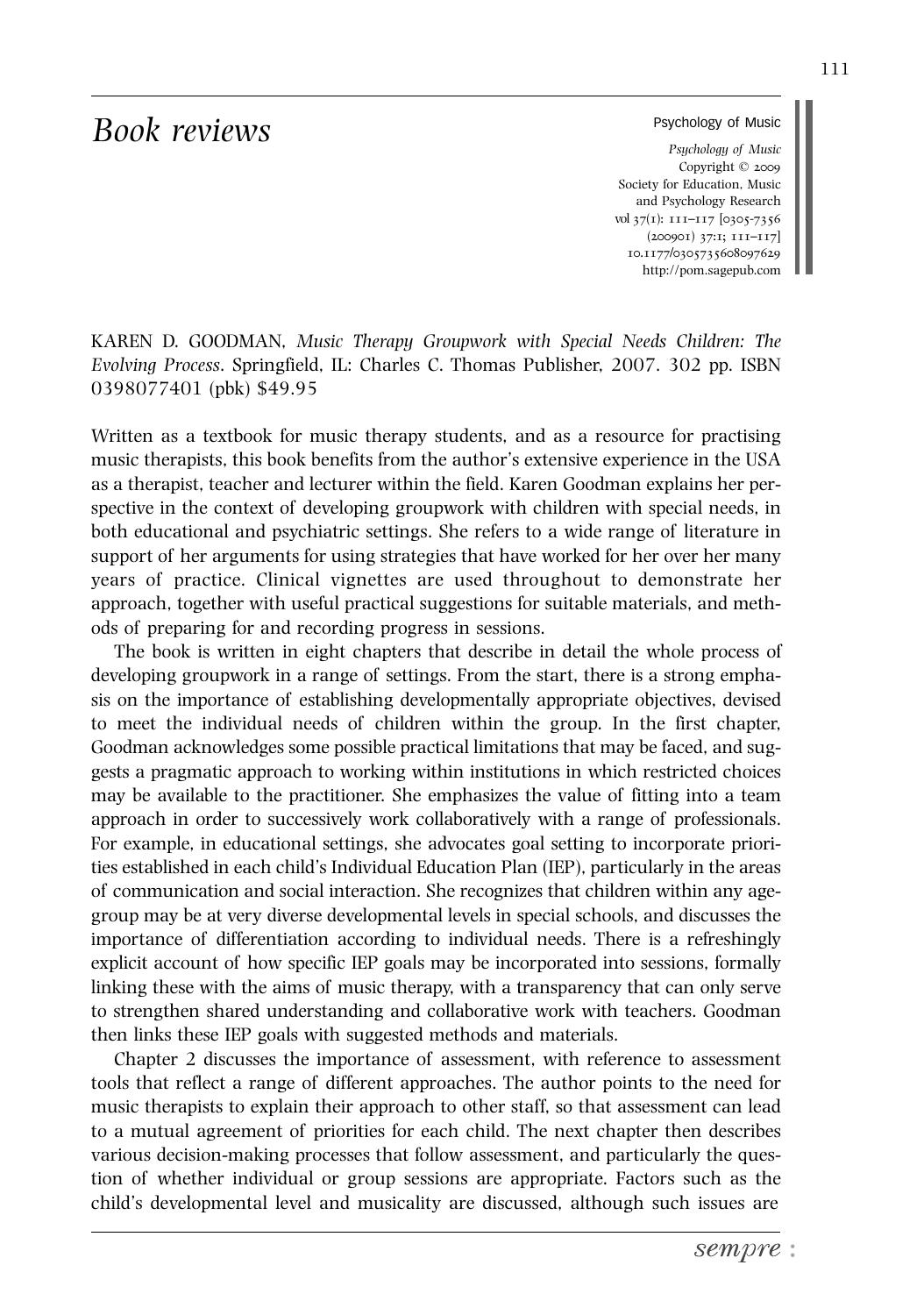balanced with practical considerations concerning the setting. There follows an account of different forms of group therapy that may be considered appropriate. Here, and also elsewhere, the author refers to her view that psychodynamic approaches are more suited to 'higher functioning' children who have access to language. Language is seen as necessary in allowing for discussion of the possible underlying meaning of behaviours – a view shared by Stern:

Many of the phenomena thought by psychoanalytical theory to play a crucial role in very early development … are not applicable to the infancy period – that is, before the age of roughly 18–24 months – but are conceivable only after the capacity for symbolization, as evidenced by language, is emerging. (1985, p. 11)

The methods of Nordoff and Robbins (1975) are discussed in relation to special education group music therapy settings, using both improvised and planned music in groupwork. Goodman highlights the value of their contribution to the field; she also recognizes the overlap between music education and their work, in both this and other contexts. Since her background includes extensive experience of both special education teaching and music therapy, her perspective is of particular interest in this respect.

The next three chapters explore further the process of developing groupwork. There is an ongoing emphasis on the importance of setting developmentally appropriate targets, progress towards which may be measurable using short-term objectives. Factors to be considered when choosing musical resources and also non-musical materials are considered. Extensive lists are provided of songs and musical games that the author has found to be useful for specific purposes, although she emphasizes the particular importance of the need for a creative and flexible approach in using composed music.

Chapter 7 is the most substantial within the book, and includes a wide-ranging discussion of methodology. There is reference to the mutual influences of different professions' methodologies as they have developed over time, for example in the fields of music education, special education speech therapy and music therapy. Goodman firmly welcomes the developing diversity of approaches because individual needs are also diverse. She states:

Quite often the therapist finds that the needs of the children in the group necessitate a mix of approaches or possibly adaptations of approaches. There is validity to the use of many approaches in music therapy, depending, of course, on the needs of the client. This is an eclectic rather than purist way of thinking. First and foremost, the therapist needs to evaluate any method for its appropriateness in meeting the developmental needs of the group. (p. 176)

Referring again to the overlaps with music teaching in special education, Goodman endorses the teaching of musical skills to more able children with special needs:

The therapist can provide musical instruction (how to read, write and play music) in order to enable children to express themselves more thoroughly and relate to each other through the elements of music. (p. 180)

In the UK, some music therapists may find discomfort in the notion that instruction in music is seen as a possible part of the role of a music therapist. After all, there are those who see the setting of goals and instruction in musical skills as the defining difference between music teaching and music therapy (for example, Tyler, 2002). However, the eclectic approach that is described by Goodman, and also by some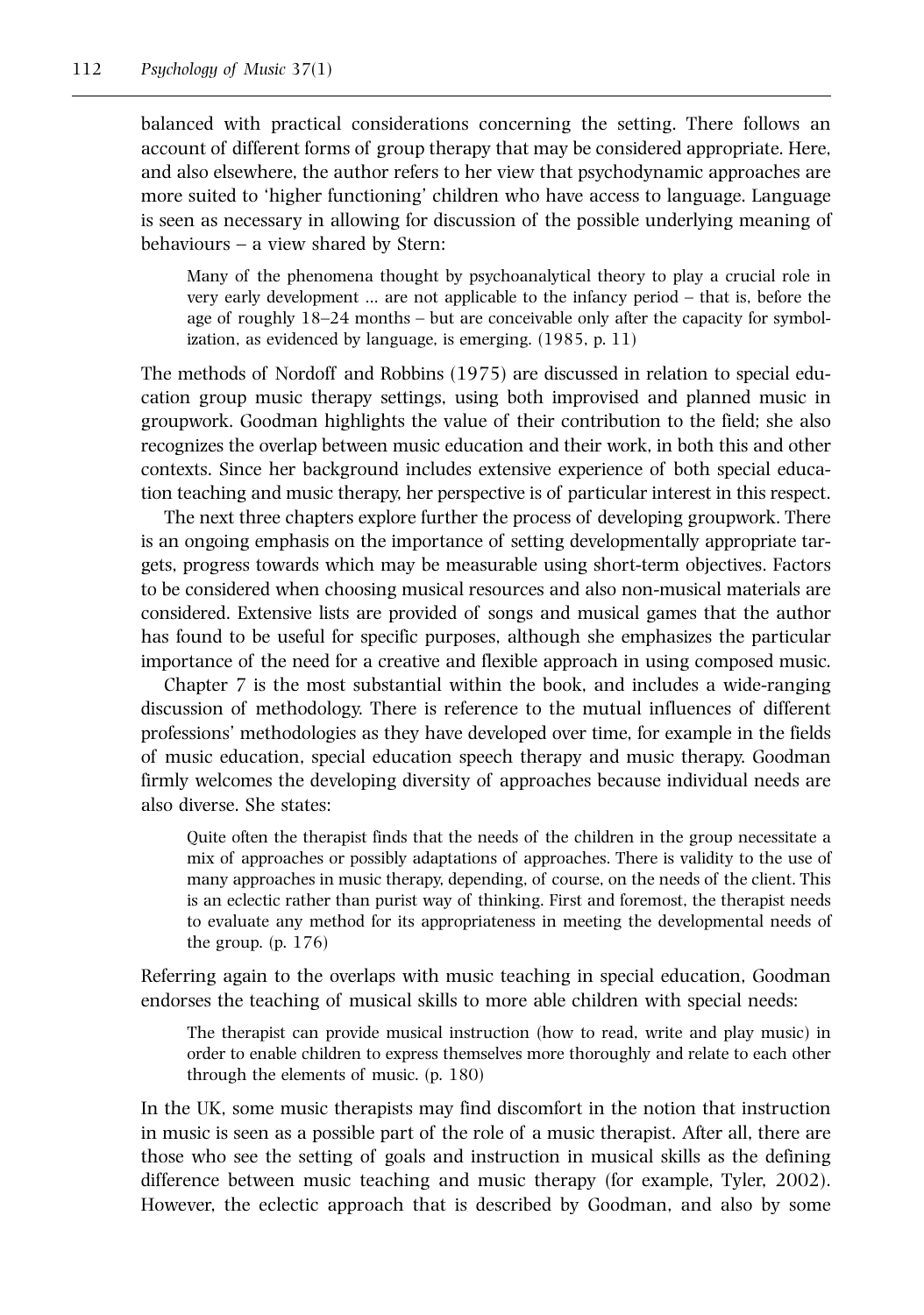teachers and writers in the field of special education, calls for a central focus on the child's needs and it is these needs that should drive the practitioner's choice of approaches and methods. In the case of instrumental instruction, remarkable and life-changing achievements may be made by children with special needs, with carefully individualized support, at the right time in their development. The musician Derek Paravicini stands as an extreme, albeit rare, example of such achievement (Ockelford, 2007). Stereotypically low expectations of people with disabilities may be challenged by ensuring that children with special educational needs have those needs met in whatever way is appropriate, promoting the successful development of particular skills. It of course remains important that every opportunity is given to develop skills in musical expression, whether these are exceptional skills or not.

Goodman's discourse about methodology includes reference to the range of diagnoses that may be relevant, acknowledging the very wide diversity of children with special needs. Some common characteristics of children with these diagnoses are discussed. For example, when addressing the needs of children with autism, attention is appropriately drawn to the need for assessment of children with regard to sensory issues that may need to be considered, and to the advantages of planning clearly structured sessions. Reference is also made to the value of the Picture Exchange Communication System (PECS) (Bondy & Frost, 1994) which, in my own experience, has also proved to be valuable for children with very restricted language and autism in their music sessions. In relation to children with profound and multiple learning difficulties (PMLD), the author describes the use of song and of instruments to be used at an exploratory level. Interestingly, Soundbeam technology is referred to only very briefly here, although this may be a reflection of differences in attitudes, or possibly availability, between the USA and the UK. Similarly, Goodman refers only to electronic switches such as 'Big Mac', onto which words or short sentences can be recorded for the child to then activate. Use of the switch can then be incorporated into a group musical activity, so that even a child with restricted access to sound-making can become an activate participant. However, there is also additional scope for using high-quality musical sounds and patterns activated by switches. In the UK, the switchbox produced for use with Soundbeam is increasingly used in special education, allowing for up to eight switches, which can be chosen to suit individual needs, each producing good-quality sounds. Such technology has been shown to be particularly valuable for children with PMLD, increasing their access to participation through choice-making and opportunities to initiate within shared musical experiences.

In her discussion of methodology, Goodman refers to accounts of successful multidisciplinary as well as 'transdisciplinary' work, in which sessions are planned and delivered jointly. For example, she mentions the growth of such work between music therapists and speech and language therapists. This has many potential benefits, particularly in view of the shared origins of musical perception and communication in early human development (Trevarthen, 1999). For children who are at an early stage of development, the overlap between therapists' work in these two fields could be substantial. With reference to working collaboratively with teachers, Goodman also suggests that the music therapist could provide musical ideas for the teacher to use in between music therapy sessions.

The final chapter focuses on evaluation of practice, with an emphasis on recognizing and measuring change. This is described as a cyclical process in which the author